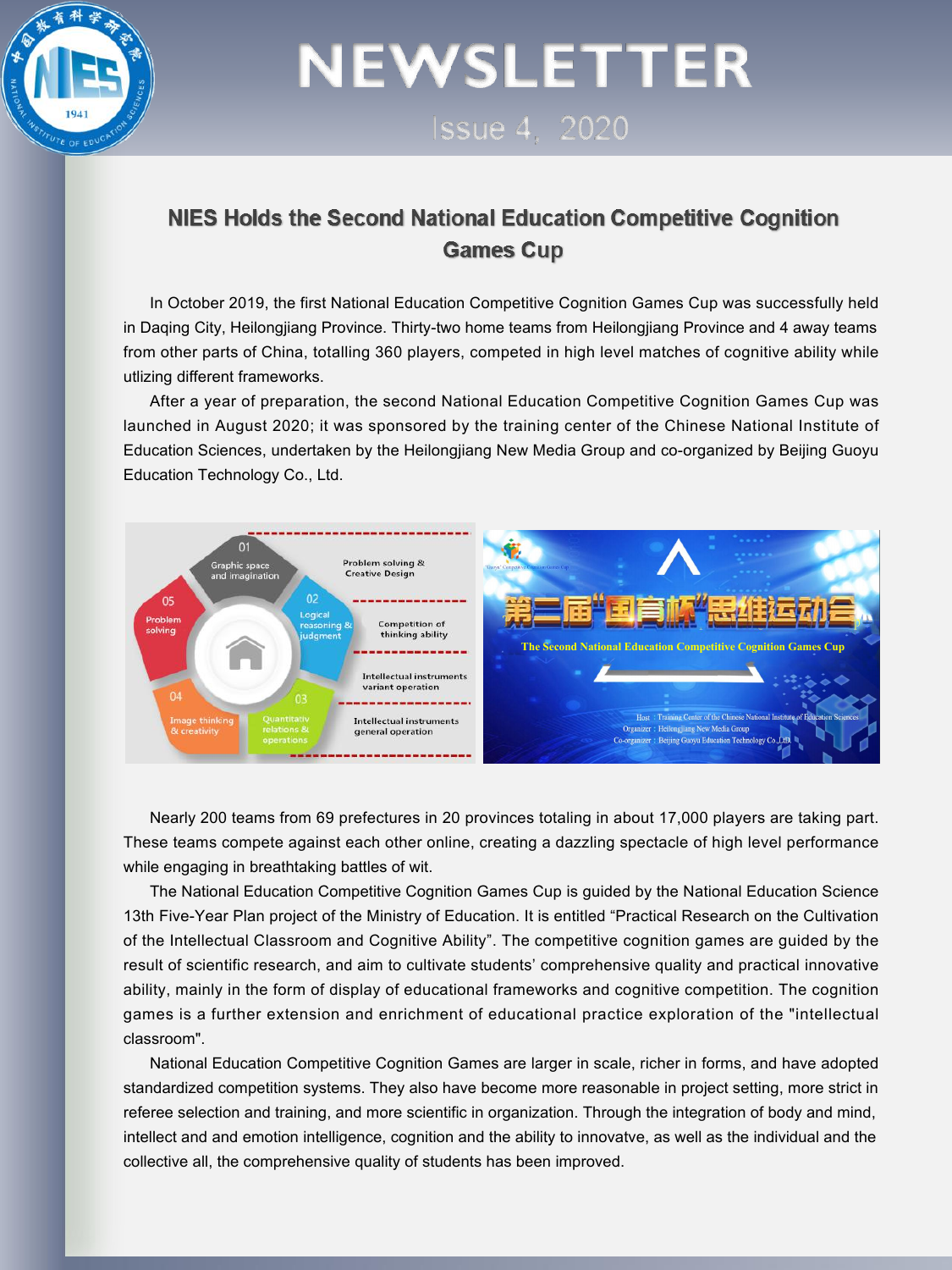

### **NEWSLETTER Issue 4. 2020**

### **Evidence for Poverty Alleviation Through Education: An Empirical** Analysis Based on a Microsocial Survey



Based on a survey of 46,921 samples covering 12 provinces in China between 1989 and 2015 conducted by the Chinese Health and Nutrition Survey (CHNS), we examined the effect of education on poverty alleviation by taking the education level of residents as an indicatorof education. The results show that education has a significantly positive effect on the alleviation of both absolute poverty and relative poverty, and that education is characterized by its spatial-temporal nature in its alleviation of relative poverty. In the dimension of time, the effect of education on the alleviation of relative poverty gradually slows down; in the dimension of urban-rural differences, such effect in urban areas is significantly greater than that in rural areas, and tends to be further differentiated in recent years; in the dimension of regional distribution, such effect is the greatest in the central areas, followed by the western areas and the eastern areas; and the effect of education on the income of relatively impoverished population is small at the beginning but becomes great afterwards, indicating that education plays an increasingly significant role in the increase of the income of relatively impoverished population.

**Author:** Liu Dawei, Beijing Normal University and Research Center for Educational Information and Statistics, National Institute of Education Sciences. This research has been published in *Educational Research.*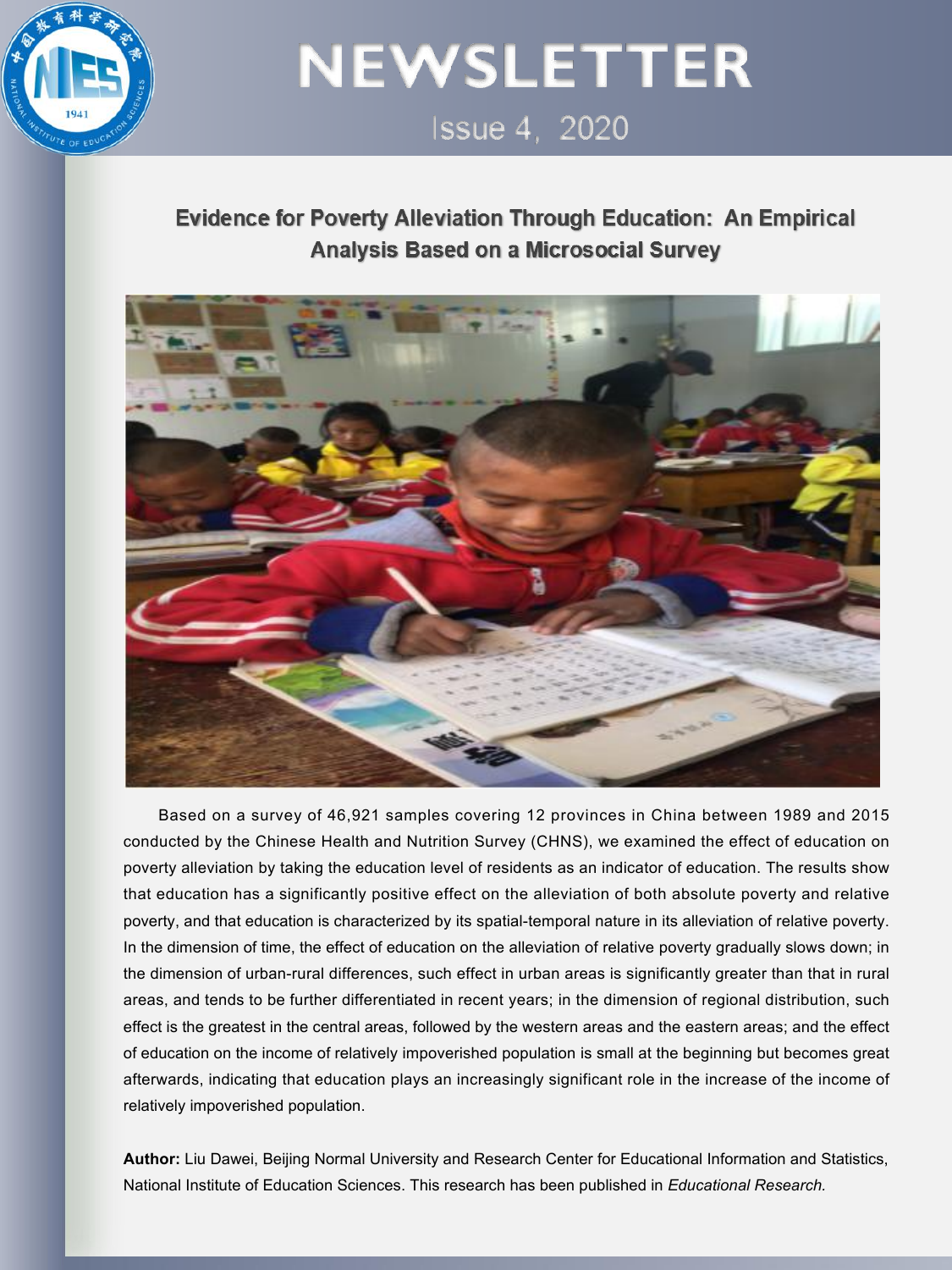

### **NEWSLETTER** Issue 4, 2020

#### Reflections on the Process of Labor Education Policy in Primary and Secondary Schools in China in the Past 70 Years and Suggestions for Improvement

In the past 70 years, the Labor education policy in primary and middle schools in China has gone through exploration and reconstruction (1949-1956) : focusing on extra-curricular activities and cooperating with subject courses; Adjustment and improvement (1977-2000) : focusing on technical education in labor, promoting it through various channels and in various ways; deepening and innovating (2001-2019) : Constructing a system of all-round development of human education that combines five education with education. These four stages have obvious characteristics of stages and have accumulated rich experience: attaching great importance to the value guidance of ideology and ensuring that it is the political direction of labor education; integration with related subjects is the basic way to implement the Labor Education Policy; the implementation framework of the Trinity, which is dominated by school labor education, based on family labor education and supported by social labor education, it is the basic way to carry out the Labor education policy effectively, and the related system and resources development, especially the construction of the Labor education base, is the powerful quarantee to carry out the labor education policy.

However, there are still some problems, such as the unsound policy of Labor Education Curriculum and system mechanism, the single subject of labor education, the failure to incorporate the effect of labor education implementation and evaluation into the overall evaluation mechanism, and the weak research on the basic theory of labor education, it is worth reflecting deeply, especially on the noumenon orientation of labor education, the value rationality and tool rationality of labor education policy.

The countermeasures and suggestions for deepening the policy of labor education in the new era are as follows: to strengthen the goal-oriented and problem-oriented, to strengthen the purposefulness and pertinence of labor education, to enrich and innovate the contentform, and to strengthen the scientificity and timeliness of Labor Education; Adhering to the principle of adapting measures to local conditions, being flexible and diversified, and striving to enhance the suitability and extensiveness of Labor Education; adhering to the principle of dynamic openness and multi-party linkage to ensure the effectiveness and long-term effectiveness of labor education; summing up experience and setting an example, efforts should be made to enhance the exemplary and leading nature of labor education; The evaluation should be genuine: it should objectively and truly reflect the performance of students'labor education, and it should strengthen the pertinence and function of labor education; and the research should be strengthened: it should strengthen the research of theory and policy and the research of application and development, strengthening the rationality and guidance of Labor Education.

**Author:** Hao Zhi jun & Wang Yi rong, Research Center for Curriculum and Instruction, Nationgal Institute of Education Sciences; Wuhou District Scientific Education And Development Institute of Chengdu. This research has been published in *Journal of Northwest Normal University.*